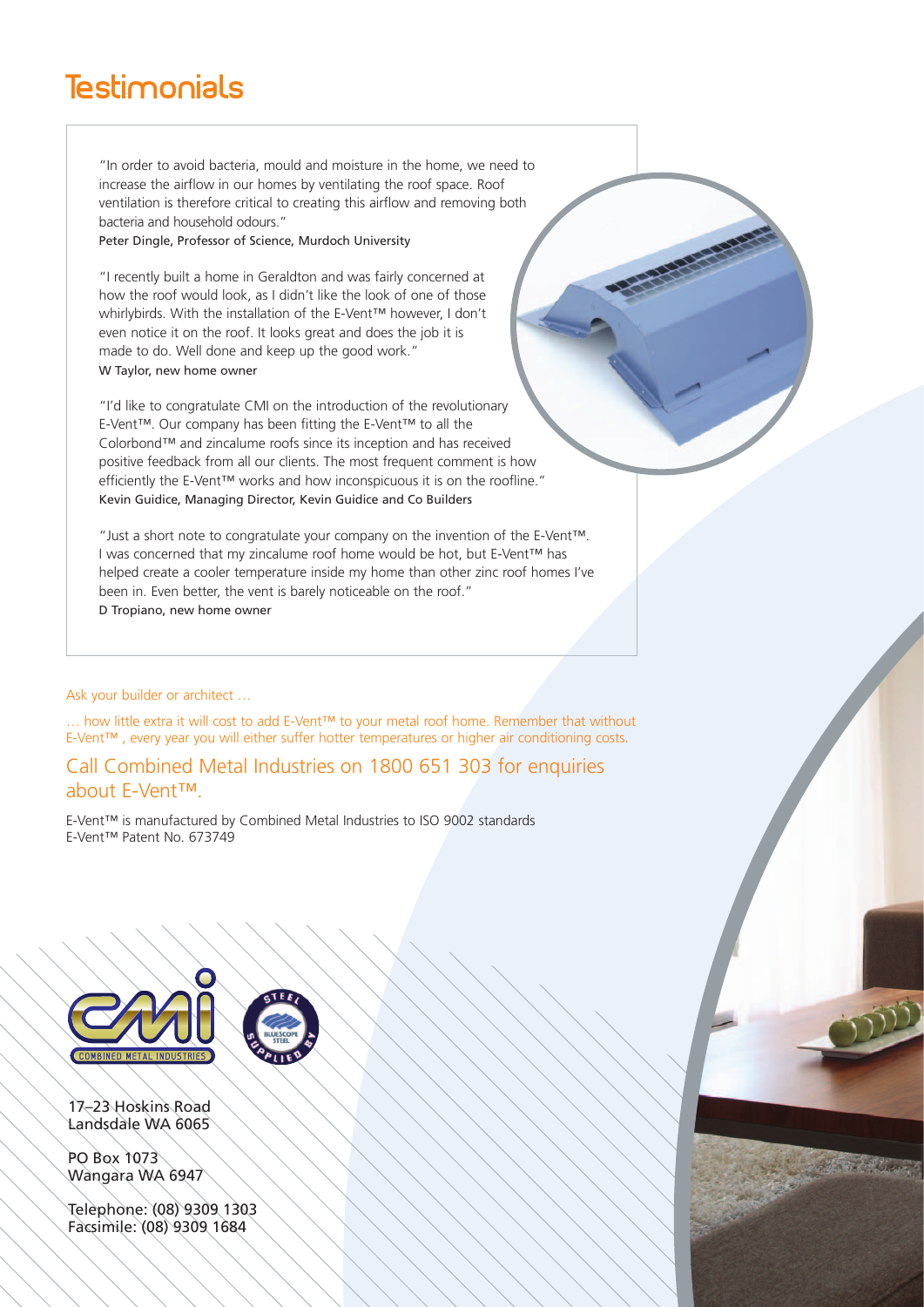

# environmental venting solution

Reduce the temperature inside your metal roof home with E-Vent™.

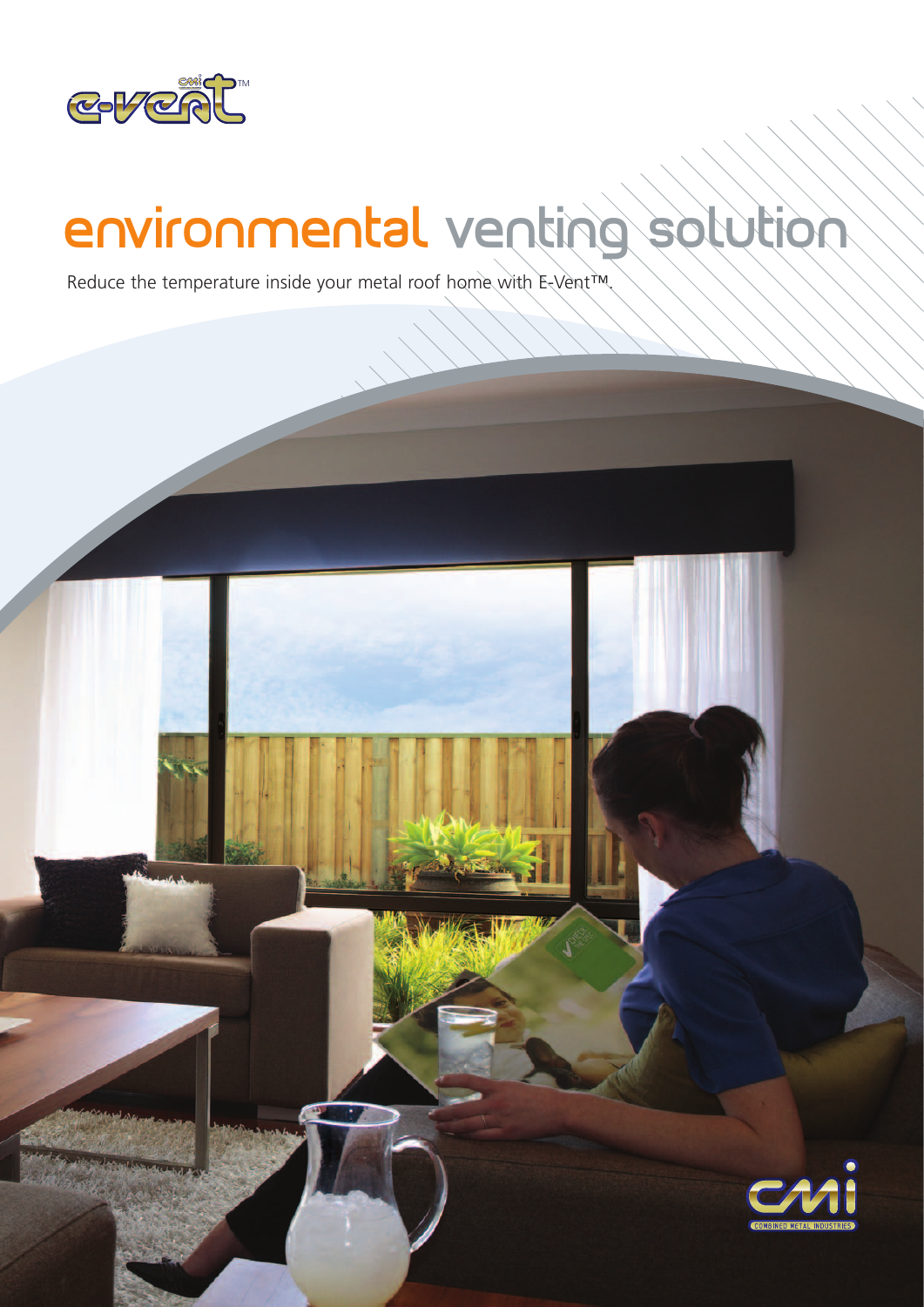# Reduce the temperature inside your metal roof home with E-Vent™.

E-Vent™ is a low cost, highly effective, environmental venting solution for metal roof homes and buildings. E-Vent™'s aesthetic low profile goes almost unnoticed on the ridge cap and ventilates the roof space, removing hot air, house odours and bacteria, resulting in significant reductions in temperature, condensation and power costs.

#### WHAT IS E-VENT™?

E-Vent™ is a new natural ventilation system with applications for both industrial and residential buildings with metal roofing.

Seated alongside (and in place of) the ridge cap, E-Vent™ extracts hot air from the roof space with an innovative design that harnesses the combines natural forces of differential air pressure and convection. Designed by architect Ean McDonald to overcome the many problems with existing ventilation systems on the market, E-Vent™ has been found to be a highly effective, efficient and environmentally friendly venting solution (hence the 'E' in E-Vent™).



#### HOW DOES E-VENT™ BENEFIT YOU?

- E-Vent™ reduces heat indoors Irrespective of whether insulation is used, E-Vent™ will lower the internal temperature of a roof space. Used with appropriate inlet ventilation, E-Vent™'s constant natural extraction will remove hot air in the roof space, reducing heat transfer to rooms below.
- E-Vent™ is a part of the roofline and is barely noticeable – Almost indistinguishable from the ridge cap, E-Vent™'s low profile design is unobtrusive and aesthetically integrated in matching BluScope COLORBOND™ to give the roof a good clean appeal.
- E-Vent™ effectively removes noxious gases, airborne bacteria and household odours – Sealed metal roofs not only trap hot air, but also enclose and spread smoke, gases, bacteria, toilet odours and cooking smells through adjoining rooms. E-Vent™ works by naturally exhausting the whole roof space, and continually drawing fresh air into the roof area and simultaneously removing unwanted stale air.
- E-Vent™ reduces air conditioning costs – As E-Vent™ lowers the normal inside temperature of a house or building, air conditioning costs are significantly reduced. Savings on air conditioning costs (both with and without insulation) mean E-Vent™ will often have paid for itself after only the first summer.